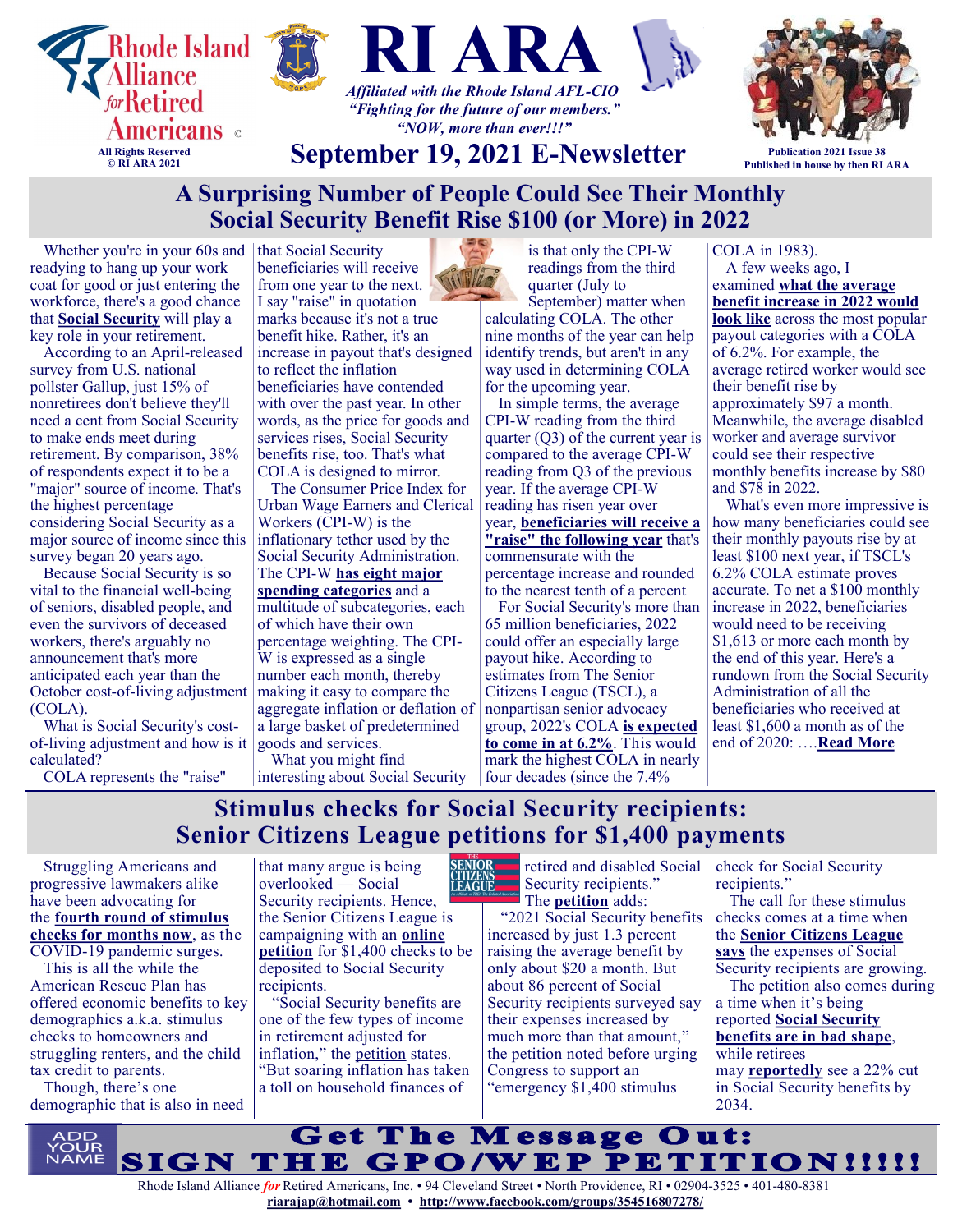## **Biden Issues Tough New Vaccine Mandates Affecting Millions of U.S. Workers**

In an assertive offensive against a resurgent COVID-19 pandemic, President Joe Biden on Thursday announced sweeping new efforts at pressuring tens of millions of U.S. government workers to get vaccinated against the illness or face disciplinary action.

"Many of us are frustrated with the nearly 80 million Americans who are still not vaccinated, even though the vaccine is safe, effective and free," Biden said in a White House briefing.

He said that "in total the vaccine requirements in my plan will affect about 100 million Americans, two-thirds of all workers." According to the president, "the bottom line [is] we're going to protect vaccinated workers from unvaccinated coworkers.

"This is not about freedom or personal choice. It's about protecting yourself and those around you," Biden said.

Using the power of presidential executive orders and other federal prerogatives, the Biden administration will compel an estimated 4 million federal government workers to roll up their sleeves for COVID shots if they haven't already done so.

"If you want to work with the

federal government, get vaccinated," Biden said. The White House also

plans to put tough financial pressures on federal contractors to get their workers immunized, as well as the more than 17 million Americans who work in hospitals and other institutions receiving Medicare and Medicaid funding.

"If you're seeking care at a health facility, you should be able to know that the people treating you are vaccinated. Simple. Straightforward. Period," Biden said.

Even the private sector could feel the strain of federal action. Biden is asking the U.S. Department of Labor to draft rules that would compel businesses with 100 or more employees to either have their workers get vaccinated or undergo weekly testing. According to Biden, that rule could affect about 80 million workers nationwide.

"The Department of Labor will require employers with 100 or more workers to give those workers paid time off to get vaccinated," Biden said. "No one should lose pay in order to get vaccinated or take a loved one to get vaccinated."



**A way back to normalcy** According to information obtained by the New York

Times, a 75-day grace period to get vaccinated will go into effect for people working for the federal government. With the exception of religious and disability exemptions, most of these workers would need to show proof of COVID-19 vaccination by the end of the 75 days or face disciplinary action through usual human resources department procedures at their place of work.

Unions representing workers are already expressing pushback. Speaking with the New York Times, Cathie McQuiston, a deputy general counsel for the American Federation of Government Employees, a union representing some 700,000 federal workers, said the union would be making sure that agencies "not skip over procedures and make sure employees have due process" if unvaccinated workers were disciplined.

Lawsuits against the new federal moves are expected. But according to the Times, sources say Biden views getting as many Americans vaccinated as possible as the only route back to something approaching normal life.

He has been emboldened by the recent surge in new COVID-19 cases nationwide, and by the full approval of the Pfizer twodose COVID vaccine last month by the U.S. Food and Drug Administration.

"Many said they were waiting for approval from the Food and Drug Administration, the FDA," Biden said. "Well, last month the FDA granted that approval. So the time for waiting is over."

FDA approval has already set worker vaccine mandates into motion at a number of the nation's leading private corporations, including Walmart, Google and the Walt Disney Company. During the press briefing Biden pointed to a number of other companies issuing mandates -- United Airlines, Tyson Foods and even Fox News.

Because vaccinations are controlled by individual states, the White House does not have the power to simply compel all Americans to line up for their COVID shots. But the measures the president outlined on Thursday remain powerful incentives for millions….**[Read](https://consumer.healthday.com/9-9-biden-announces-tough-new-vaccine-mandates-for-millions-of-government-workers-2654958261.html)  [More](https://consumer.healthday.com/9-9-biden-announces-tough-new-vaccine-mandates-for-millions-of-government-workers-2654958261.html)**

## **Centrists throw wrench in House Democrats' drug pricing plans**

An intraparty fight over drug price controls is threatening to derail Democrats' dreams of sweeping changes to Medicare, Medicaid and the Affordable Care Act as part of their mammoth social spending package.

House Energy and Commerce Chair Frank Pallone (D-N.J.) and his senior aides are racing to shore up support for leadershipbacked language that would allow direct government negotiations over the prices of hundreds of drugs, penalize manufacturers that raise prices faster than inflation and apply both policies to private insurance plans as well as Medicare.

Efforts to wrap the language into the House Democrats' partyline social spending bill ran into opposition Tuesday from a cadre of moderates led by Rep. Scott Peters (D-Calif.), who put

forward a narrower set of pricing policies and threatened to withhold their support unless they're adopted. The centrist group, which also includes Reps. Kathleen Rice (D -N.Y.) and Kurt Schrader (D-Ore.), would only allow negotiation for a small subset of drugs in Medicare Part B that have no competition.

"I support many of the proposals being considered this week, but I do not support advancing policies that are not fiscally responsible and jeopardize the bill's final passage," Rice said.

The standoff came as the Energy and Commerce panel marked up its portion of the giant her team's timeline for moving package set for passage using the filibuster-proof budget reconciliation process. And the clash's result could determine if



Democrats can spend as much as \$700 billion in projected savings over a decade on other health policy priorities, like

adding dental, vision and hearing benefits to Medicare, making enhanced Affordable Care Act subsidies permanent and offering Medicaid coverage to 2 million people in red states that have refused to expand the program.

But the Peters-led plan is a non -starter for progressives, who argue that it lets the drug industry off easy and would generate far less savings to apply to other health priorities.

As Speaker Nancy Pelosi's members tussle, the uncertainty over drug pricing complicates the social spending package through the House this month. Individual committees are supposed to report their portions

to the House Budget Committee by Wednesday so the panel can begin assembling the legislation for floor action later this month.

Should Peters, Rice and Schrader join all the panel's Republicans in voting against the drug pricing section of the bill, preventing it from advancing out of committee, it would mark an embarrassment for leadership, after Democrats from President Joe Biden to Senate Budget Chair Bernie Sanders (I-Vt.) spent months vowing to lower out-of-pocket health spending for tens of millions, if not hundreds of millions, of people. Democrats noted, however, that if all else fails they could add the provisions back later in the process, when the committee's whole package goes before the Budget Committee….**[Read](https://www.politico.com/news/2021/09/14/centrists-house-democrats-drug-pricing-511798)  [More](https://www.politico.com/news/2021/09/14/centrists-house-democrats-drug-pricing-511798)**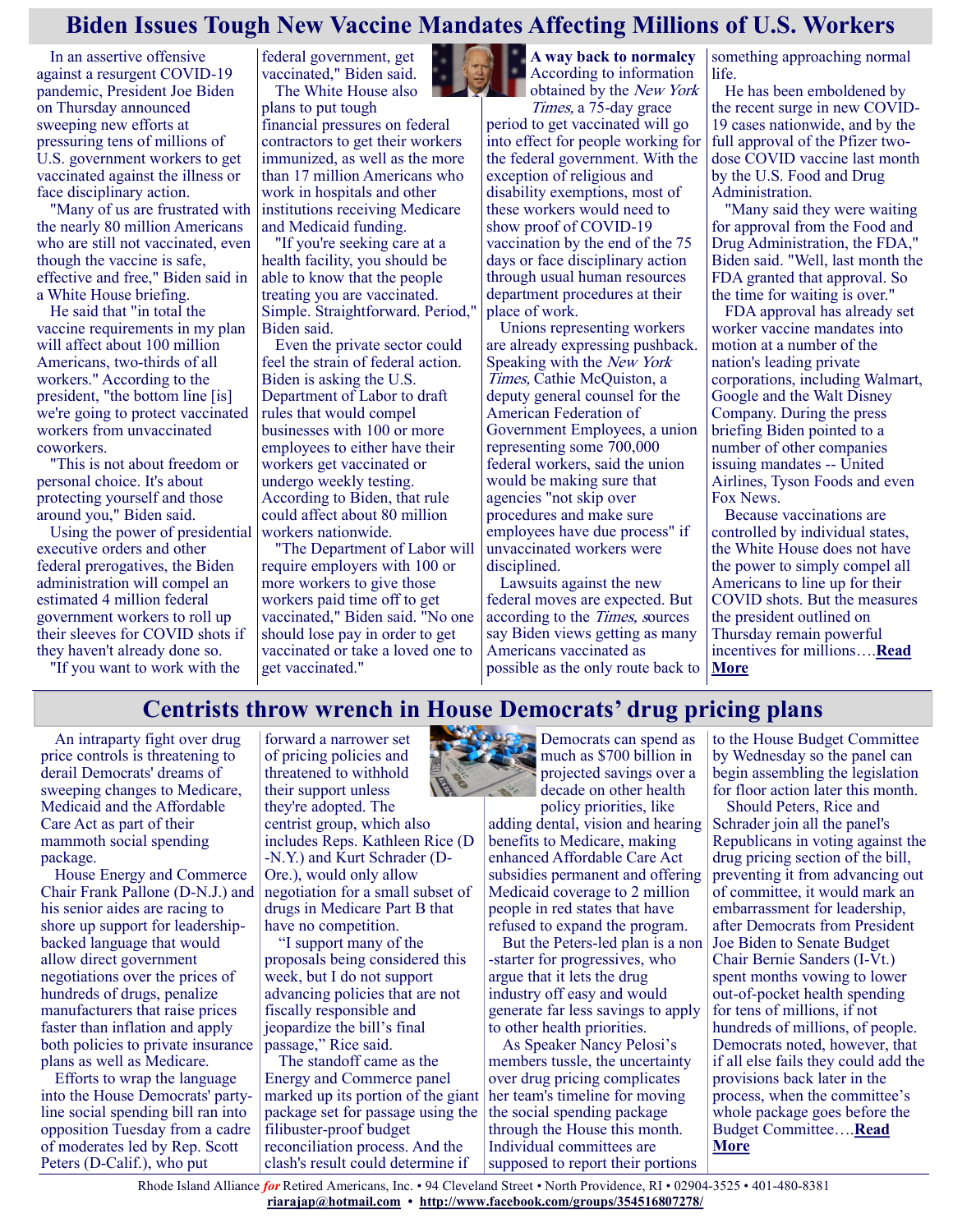### **LETTERS: Stop taking my earned Social Security benefits**

**VIIII)** 

I am a retired federal employee receiving – especially since who worked for over 35 years in the CSRS system. I only had four quarters of Social Security work, which included nine months of DOD temporary federal employment, prior to becoming a permanent employee under DOD. Since I retired on April 03, 2004, I have continued to work in the private sector and earned the rest and more quarters of needed SS time before I applied for my Social Security Benefits.

Windfall Elimination Provision (WEP) has impacted my Social Security benefits significantly and cut it to almost half of what I should be

I am still working today and paying into Social Security at 73 years old, by choice, and have more than covered my required quarters after retirement.

In addition, after losing a son almost six years ago, my husband and I have custody of our 10-year-old granddaughter. The reduced income due to WEP impacts my every day decisions and continuation of working longer into the future. For me, specifically, I feel WEP is an unfair burden since my Social Security Benefits were secured after my federal service.

The Government Pension Offset (GPO) impact to spouses that prevents them INISTRAT from collecting the Social Security benefits their

spouses earned from privatesector jobs due to their public service is an overall impact to families and their future income as well. The GPO affects thousands of beneficiaries, many of which are widows or widowers, and most of whom are women.

I loved working for the Federal Government and contributing to the welfare of our nation. At that time I did not realize the longterm impact on my family and my future income due to WEP

and GPO. The GPO affects 716,662 beneficiaries, 47 percent of which are widows or widowers, and 83 percent of whom are women.

These provisions are unfair to all of us and I am calling on Congress to repeal these provisions now and no longer punish those of us who served our nation in public service.

It's past time to stop punishing us for our public service and allow for us to collect what we rightfully earned.

— Anita Schultz, Defuniak Springs

### **Beware of the Tax Traps in Retirement**

More people are going to retire in the next 15 years than have ever retired in the history of our country. By 2030, the Census Bureau projects we'll reach the first time that the United States will have **[more 65](https://www.aarp.org/home-family/friends-family/info-2018/census-baby-boomers-fd.html)-and-older [adults](https://www.aarp.org/home-family/friends-family/info-2018/census-baby-boomers-fd.html)** than children — 78 million age 65+ versus 76.4 million younger than 18.

Meanwhile, our spiraling national debt and its effect on taxpayers can't be ignored. Consider that prior to COVID, the United States was already over \$22 trillion in debt. Accelerated by the \$2.2 trillion CARES Act passed in March 2020 and the \$1.9 trillion coronavirus relief bill in March 2021,

our [national debt now stands](https://www.statista.com/statistics/273294/public-debt-of-the-united-states-by-month/) at over \$28 trillion. At some point, it's more than likely taxes are going to increase to pay for all of the spending and borrowing.

At the same time**, [more than](https://www.forbes.com/sites/markhall/2019/11/11/the-greatest-wealth-transfer-in-history-whats-happening-and-what-are-the-implications/?sh=77e881404090)  [\\$30 trillion](https://www.forbes.com/sites/markhall/2019/11/11/the-greatest-wealth-transfer-in-history-whats-happening-and-what-are-the-implications/?sh=77e881404090)** is sitting in retirement accounts right now that must be withdrawn. As you plan for retirement, it's vital to keep in mind that the government has numerous ways to tax you, and that it can move the



goalposts. That could be a significant problem if you are unprepared.

These are the three tax traps that could ensnare the unaware:

Tax trap No. 1: The RMD The **[required minimum](https://www.kiplinger.com/retirement/retirement-plans/required-minimum-distributions-rmds)  [distribution, or RMD](https://www.kiplinger.com/retirement/retirement-plans/required-minimum-distributions-rmds)**, works like this: Starting at age 72, you must make taxable withdrawals from your retirement accounts, and if you miss your RMD, the government can impose a tax penalty of 50% of the amount you should have withdrawn. That's 50% in addition to your

income tax rate.

Tax-deferred retirement accounts subject to RMDs include traditional IRAs, 401(k)s, 403(b)s and any other type of tax -deferred account. The IRS mandates a withdrawal percentage that increases every year as you age. These withdrawals are all taxable at your ordinary tax rate, and they can trigger additional taxes on your government benefits as well, such as Social Security and Medicare….**[Read More](https://www.msn.com/en-us/money/personalfinance/beware-of-the-tax-traps-in-retirement/ar-AAOfzPE?ocid=SK2DDHP)**

### **How Much Can the Average Senior Citizen Expect To Benefit From Social Security?**

Ages 66-67 are magic numbers; that's when many people now and later down the road will become eligible to begin receiving Social Security retirement benefits — 65 was previously the full retirement age. According to the Social Security Administration, nearly nine out of 10 people ages 65 and December 2020, the monthly older are currently receiving these benefits, and the number of Americans 65 and older is on the rise. By 2035, the SSA believes that the number of people ages 65 and older will increase from approximately 56 million to over 78 million.

You can expect to live just over 20 years once you turn 65, so it's important to maximize your Social Security benefit. Here's advice from financial

experts on how to get the most out of your Social Security benefit and how much can you expect to receive.

How Much Can the Average Senior Citizen Expect To Benefit From Social Security?

According to AARP in maximum benefit that an individual can receive in 2021 at full retirement age (currently 66 years and 2 months) is \$3,148, and the maximum monthly benefit at age 70 is \$3,895. However, the average senior citizen can expect to benefit much less from Social Security. According to the Social Security Administration, the average monthly Social Security benefit for retired workers in July

2021 was only \$1,556.72. "It's important to remember that years worked, when you collect and other factors will determine your

monthly Social Security benefit. Social Security benefits are different for each and every person," said John Hill, president and CEO of **[Gateway](https://gatewayretirement.com/)  [Retirement](https://gatewayretirement.com/)**.

What Does the Expected Social Security Benefit Mean in Terms of a Secure Future?

"Social Security was established to replace only 40% of pre-retirement earnings," said Wilson Coffman, president

### of **[Coffman Retirement](https://coffmanretirementgroup.com/)  [Group](https://coffmanretirementgroup.com/)** in Huntsville, Alabama.

"The current funds that pay Social Security benefits have been running low and projections

say those funds could run out by 2035. It is very important to create multiple income streams to replace the other 60% of preretirement earnings. Some options to consider would be placing retirement accounts, such as IRA or  $401(k)$  accounts, in fixed index funds with income rider options or other annuity products that provide income streams."

### **What Are Some Tips To Maximize Your Social Security Benefit?**

"Navigating Social Security income can be complicated, but there are strategies to maximize your Social Security benefits," said Greg Middendorf, CFP, of **[HCM Wealth Advisors](https://hcmwealthadvisors.com/)**. Here is Middendorf's advice: ...**[Read More](https://www.msn.com/en-us/money/retirement/how-much-can-the-average-senior-citizen-expect-to-benefit-from-social-security/ar-AAOdCqe?ocid=SK2DDHP)**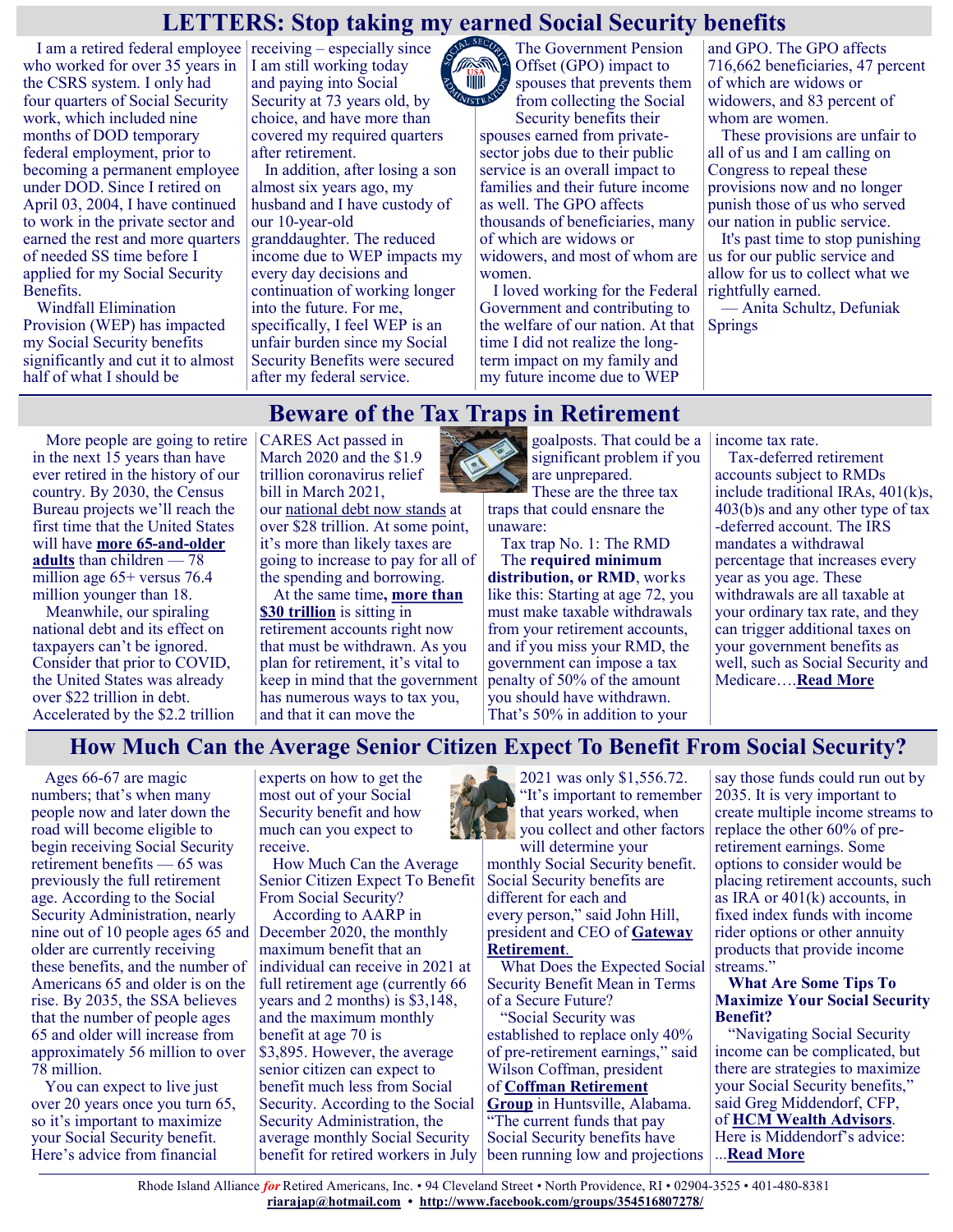## **U.S. congressman presses Facebook, Amazon on efforts to curb vaccine misinformation**

U.S. Democratic Representative Adam Schiff called on Facebook Inc and Amazon.com Inc on Thursday to provide a more thorough explanation of their efforts to mitigate the spread of COVID-19 vaccine misinformation.

"Despite some concrete and positive steps previously taken, these companies owe both the public and the Congress additional answers about the exponential and dangerous proliferation of misinformation," Schiff, chairman of the House of Representatives Intelligence Committee, said in a statement

after sending letters to the companies. U.S. technology

companies have come under fire from the Biden administration and other critics for the alarming spread of vaccine misinformation that they say is slowing inoculation in the country and increasing hostility to vaccines.

Other companies, including Twitter Inc and Alphabet Inc's Google and YouTube, have also faced criticism for allowing false information on COVID-19, including vaccines, to proliferate.



An Amazon spokesperson said the company is "constantly evaluating the books we list to ensure

they comply with our content guidelines, and as an additional service to customers, at the top of relevant search results pages we link to the CDC advice on COVID and protection measures."

Facebook said in a statement that since the start of the pandemic it had "removed over 20 million pieces of COVID misinformation, labeled more than 190 million pieces of COVID content rated by our fact

-checking partners, and connected over 2 billion people with reliable information through tools like our COVID information center."

The company added it had "removed over 3,000 accounts, pages, and groups for repeatedly violating our COVID-19 and vaccine misinformation policies and will continue to enforce our policies and offer tools and reminders for people who use our platform to get vaccinated."

Facebook said last month it had removed dozens of vaccine misinformation "superspreaders."

# **Walmart, Amazon, and Kroger will start selling at-home rapid COVID-19 tests at up to a 35% discount starting this week**

- Amazon, Walmart, and Kroger will offer at-home COVID-19 tests at sharply reduced prices beginning this week.
- ◆ It's part of the Biden administration's action plan to combat the coronavirus.
- The plan also includes requiring large employers to mandate vaccines for employees.

The three largest retailers in the US will soon start offering at -home COVID-19 rapid tests at a sharply reduced price.

administration on Thursday announced an action plan to help combat the coronavirus as new cases surge and **[health officials](https://www.businessinsider.com/fauci-says-us-doctors-may-have-to-prioritize-icu-beds-2021-9)  [urge more Americans to get](https://www.businessinsider.com/fauci-says-us-doctors-may-have-to-prioritize-icu-beds-2021-9)  [fully vaccinated](https://www.businessinsider.com/fauci-says-us-doctors-may-have-to-prioritize-icu-beds-2021-9)**. The plan includes a range of new measures, including requiring **[employers with more](https://www.businessinsider.com/biden-announce-employers-with-over-100-employees-to-mandate-vaccines-2021-9)  [than 100 employees to](https://www.businessinsider.com/biden-announce-employers-with-over-100-employees-to-mandate-vaccines-2021-9)  [mandate vaccines](https://www.businessinsider.com/biden-announce-employers-with-over-100-employees-to-mandate-vaccines-2021-9)** or require weekly testing for their workers, a rule that will impact more than 80 million employees

The Biden

Biden's plan also includes cooperating with Amazon, Walmart, and Kroger to make COVID tests more widely available and easier to obtain. Those retailers will sell at-home rapid tests at-cost for the next three months, meaning they'll cost up to 35% less both in stores and online.

nationwide.

These price reductions will go into effect by the end of this week, the administration said. As part of the administration's

effort to improve access to COVID tests, Medicaid is required to make at-home COVID tests free for beneficiaries, the administration said, adding that "states should ensure that any tools they use to manage at-home testing do not establish arbitrary barriers for people seeking care."

In addition, 25 million rapid tests will be sent to hundreds of food banks and 1,400 community health centers across the US.

## **Who benefits if Congress lowers drug prices and how much?**

Democrats in Congress are determined to bring down prices for at least some prescription drugs as part of the budget reconciliation bill. The question is how will it do so. Will members talk the talk but then appease big Pharma and not walk the walk? Those Democrats who want to ensure that their constituents are not dying for lack of needed medicines should be doing everything in their power to ensure lower drug prices for everyone in the US.

Rachel Cohrs reports for **[Stat](https://www.statnews.com/2021/09/03/democrats-medicare-negotiate-drug-prices-pharma-lessen-the-blow/)  [News](https://www.statnews.com/2021/09/03/democrats-medicare-negotiate-drug-prices-pharma-lessen-the-blow/)** that Democrats in Congress are focused on lowering drug prices for people with Medicare as part of the budget reconciliation bill. If that's all they do, the legislation will likely hurt their chances of

reelection. You can be sure that Pharma will invest in a mass marketing campaign telling everyone who does not have Medicare that it plans to raise prices on their drugs to make up for lost Medicare profits. Some economists believe Pharma would not succeed, as drug companies are already getting the highest prices they can get. Regardless of whether the economists are correct, it's the public perception that matters.

Crazy as it sounds, the Democrats do not have a simple plan to extend the benefits of Medicare drug price negotiation to everyone else in the country. The cleanest way to ensure everyone in America has



affordable drugs would be to give everyone Medicare for the purpose of benefiting from its

negotiated prices. But, too many conservative Democrats would object to that tactic, and it is not clear that it would fit into a budget reconciliation bill even if all the Democrats supported it. That said, a bill that does not allow everyone to benefit from negotiated drug prices indirectly or passively will result in people foregoing life-saving medicines and dying prematurely.

**[H.R.3](https://justcareusa.org/pelosi-drug-proposal-would-bring-down-drug-prices/)**, which passed in the House in 2019, relied on international reference pricing– benchmarking drug prices to the average of what other wealthy countries pay–as a means for Medicare to lower the price of

250 drugs over 10 years. It permitted private insurers to piggyback off those rates but did not lower drug prices for the uninsured. Rumor has it that the Dems, this go round, are not relying on international reference pricing but rather "domestic reference pricing," basing drug prices somehow on prices already available in the US.

Of course, drug prices for the vast majority of people in the US are super high. So, unless Congress bases drug prices on the prices the Veterans Administration pays, domestic reference pricing will not reduce drug prices in a meaningful way….**[Read More](https://justcareusa.org/who-benefits-if-congress-lowers-drug-prices-and-how-much/)**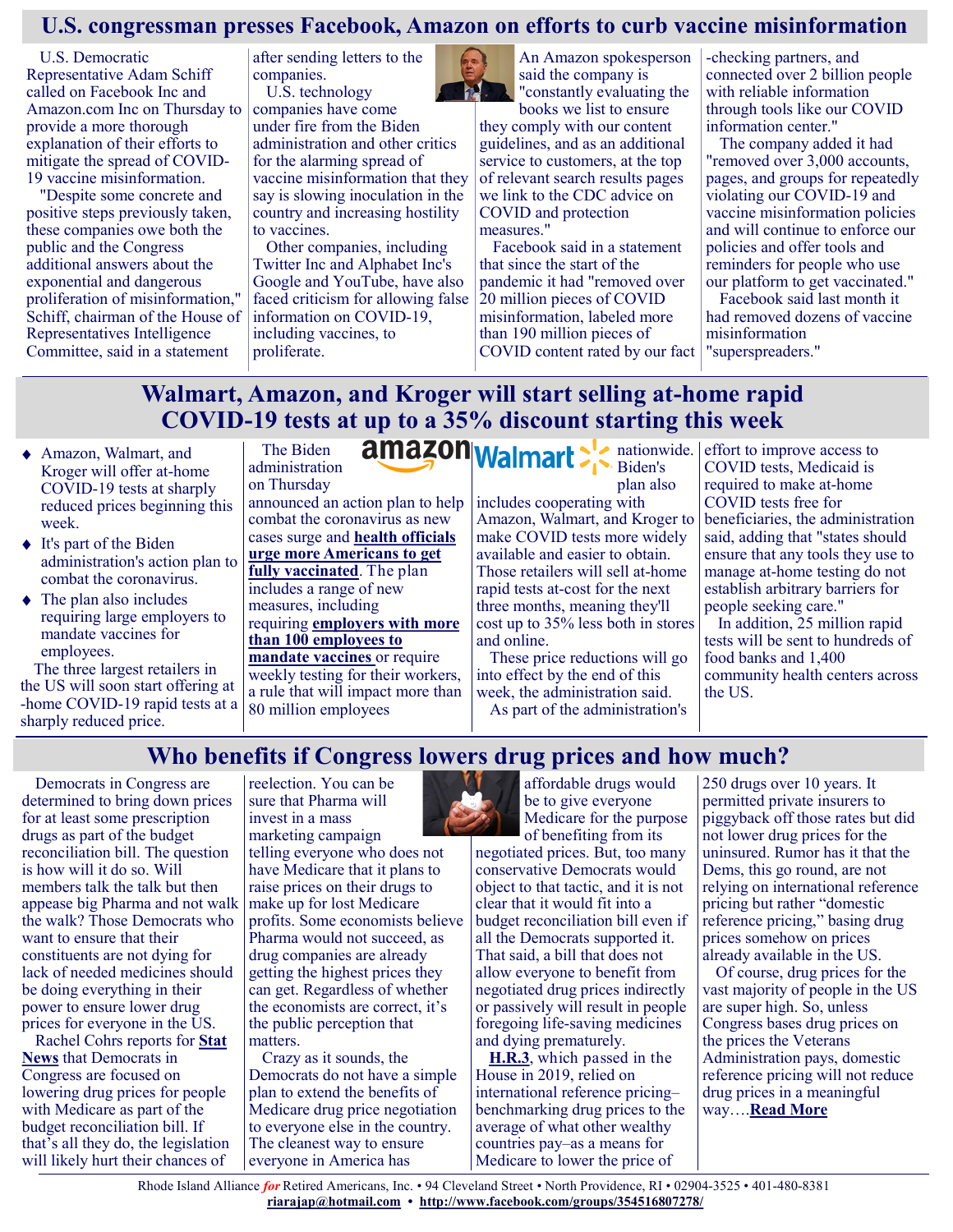### **Coronavirus: Medicare Trust Fund has reserves until 2026**

Every year, Trustees of the Medicare Trust Fund project when the Trust Fund will not have the money needed to pay full Medicare Part A inpatient benefits. Notwithstanding the coronavirus pandemic, their 2021 projection remains the same as last year, 2026. And, Congress could and should act to shore up the Trust Fund.

A brief Medicare primer. About 63 million older adults and people with disabilities receive health insurance coverage through Medicare. Medicare has two primary funding sources, payroll contributions and general taxes. Payroll contributions cover the cost of Medicare Part A inpatient services. Fewer people

used these services in 2020 because of COVID-19. So, even though fewer people were working and making payroll contributions, Part A remains as strong as last year.

It's worth noting that the Medicare Part A Trust Fund has never had its reserves depleted. And, over the last 55 years, the Part A Trust Fund reserves have fluctuated wildly. Back in 2010, Congress gave it a large injection of capital, when it passed the Affordable Care Act and imposed an additional Medicare tax on the wealthiest Americans.

It's also important to recognize that if the Part A reserves were to run out, Medicare Part A would still be able to cover 91 percent of

projected benefits in 2026. And, if employment rises, payroll contributions will increase. Therefore, it's more likely that the trust fund will build more reserves.

Last year, the Part A Trust Fund lost between \$60 billion and \$134 billion because of loans extended to providers and suppliers to help with COVID-19 payment disruptions. The Trust Fund should get this money back this year and next.

One critical way to strengthen the Trust Fund is for Congress to stop overpaying Medicare Advantage plans. By one expert account, if Congress does nothing, these plans will be overpaid **[as much as \\$355 billion](https://www.crfb.org/papers/reducing-medicare-advantage-overpayments)** 

**[in the next ten years](https://www.crfb.org/papers/reducing-medicare-advantage-overpayments)**. These overpayments are also driving up Medicare Part B premiums. Congress must trim the fat in Medicare Advantage.

In addition to the Part A Trust Fund, Medicare has a Supplemental Medical Insurance Trust Fund that covers 75 percent of outpatient care under Medicare Part B. The Medicare Part B premium covers the remaining 25 percent. And there is a Trust Fund that covers prescription drugs under Medicare Part D.

The Medicare Part B and D Trust Funds have the money they need to cover outpatient and drug benefits. General revenues cover these expenses, so money never runs out.

# **Dear Marci:** *What is Fall Open Enrollment?*

### Dear Marci,

 I just enrolled in Medicare a few months ago, and now I am hearing about Fall Open Enrollment coming up. What is Fall Open Enrollment, and what should do I do during this time? -Anne (Encinitas, CA)

### Dear Anne,

 What an important question! **[Fall Open Enrollment](https://medicarerights.us15.list-manage.com/track/click?u=1621f54a596f3717c22815356&id=72b4f94783&e=88d22ba1fe)** begins October 15 and ends December 7 each year. During this time, you can make changes to your health insurance coverage, including adding, dropping, or changing your Medicare Advantage and Part D coverage for next year. Even if you are happy with your current health and drug coverage, Fall Open Enrollment is the time to review what you have, compare it with other options, and make sure that your current coverage will meet your needs for the coming year.

You can make as many changes as you need to your Medicare coverage during Fall Open Enrollment. The changes you can Medicare premiums, deductibles,

### make include:

- 1.Joining a new
- **[Medicare Advantage Plan](https://medicarerights.us15.list-manage.com/track/click?u=1621f54a596f3717c22815356&id=fe8d75b7af&e=88d22ba1fe)**
- 2.Joining a new **[Part D](https://medicarerights.us15.list-manage.com/track/click?u=1621f54a596f3717c22815356&id=690cb436b9&e=88d22ba1fe)  [prescription drug plan](https://medicarerights.us15.list-manage.com/track/click?u=1621f54a596f3717c22815356&id=690cb436b9&e=88d22ba1fe)**
- 3.Switching from Original Medicare to a Medicare Advantage Plan
- 4.Switching from a Medicare Advantage Plan to Original Medicare (with or without a Part D plan)
- You should consider:
- Your access to health care providers you want to see
- Your access to preferred pharmacies
- Your access to benefits and services you need
- The total costs for insurance premiums, deductibles, and cost-sharing amounts

If you have Original Medicare, visit **[www.medicare.gov](https://medicarerights.us15.list-manage.com/track/click?u=1621f54a596f3717c22815356&id=769d881409&e=88d22ba1fe)** or read the 2022 Medicare & You handbook to learn about Medicare's benefits for the upcoming year. You should review any increases to Original

 $\frac{a}{2}$  Dear Marci and coinsurance charges.

 If you have a Medicare Advantage Plan or a stand-alone Part D plan, read your plan's Annual Notice of Change (ANOC) and/or Evidence of Coverage (EOC). If you do not receive these notices by the end of September, contact your plan to request them. Review these notices for any changes in:

- The plan's costs
- The plan's benefits and coverage rules
- The plan's formulary (list of drugs your plan covers)

Additionally, make sure that your drugs will still be covered next year and that your providers and pharmacies are still in the plan's network. If you are unhappy with any of your plan's changes, you can enroll in a new plan. If you want assistance reviewing your options, contact your State Health Insurance Assistance Program (SHIP) for unbiased counseling. To contact your SHIP, visit

**[www.shiphelp.org](https://medicarerights.us15.list-manage.com/track/click?u=1621f54a596f3717c22815356&id=0866219c58&e=88d22ba1fe)** or call 877- 839-2675.

 Even if you are happy with your current Medicare coverage, consider other Medicare health and drug plan options in your area. For example, even if you do not plan to change your Medicare Advantage or Part D plan, you should check to see if there is another plan in your area that will offer you better health and/or drug coverage at a more affordable price. Research shows that people with Medicare prescription drug coverage could lower their costs by shopping among plans each year; there could be another Part D plan in your area that covers the drugs you take with fewer restrictions and/or lower prices. Best of luck to you this Fall

Open Enrollment Period! Following the advice above, you can make sure your health coverage will meet your needs in 2022. -Marci

## **Most Older Americans Believe Health Care Workers Should Be Vaccinated: Poll**

Eight in 10 older Americans think health care workers should be vaccinated against COVID-19, according to a new poll.

Among 50- to 80-year-olds, 61% of respondents said the vaccine should be required for all health care workers. Another 19% said vaccination should probably

be required. The remaining 20% oppose mandatory vaccination, the findings showed.

The results are from a nationwide poll taken in August prior to a federal push to require vaccinations for nearly all health care workers whose employers

accept Medicare and Medicaid — an estimated 17 million people.

"As our country tries to get the coronavirus under control, it's important that health care employers and health providers hear the voices of those who are most likely to turn to them for

help," said Dr. Preeti Malani, an infectious disease doctor at Michigan Medicine in Ann Arbor who directs the National Poll on Healthy Aging. "Those voices, overwhelmingly, are saying, 'Please get vaccinated to protect your patients and yourself.'"...**[Read More](https://consumer.healthday.com/b-9-14-most-americans-think-health-care-workers-should-get-covid-vaccines-poll-2655008557.html)**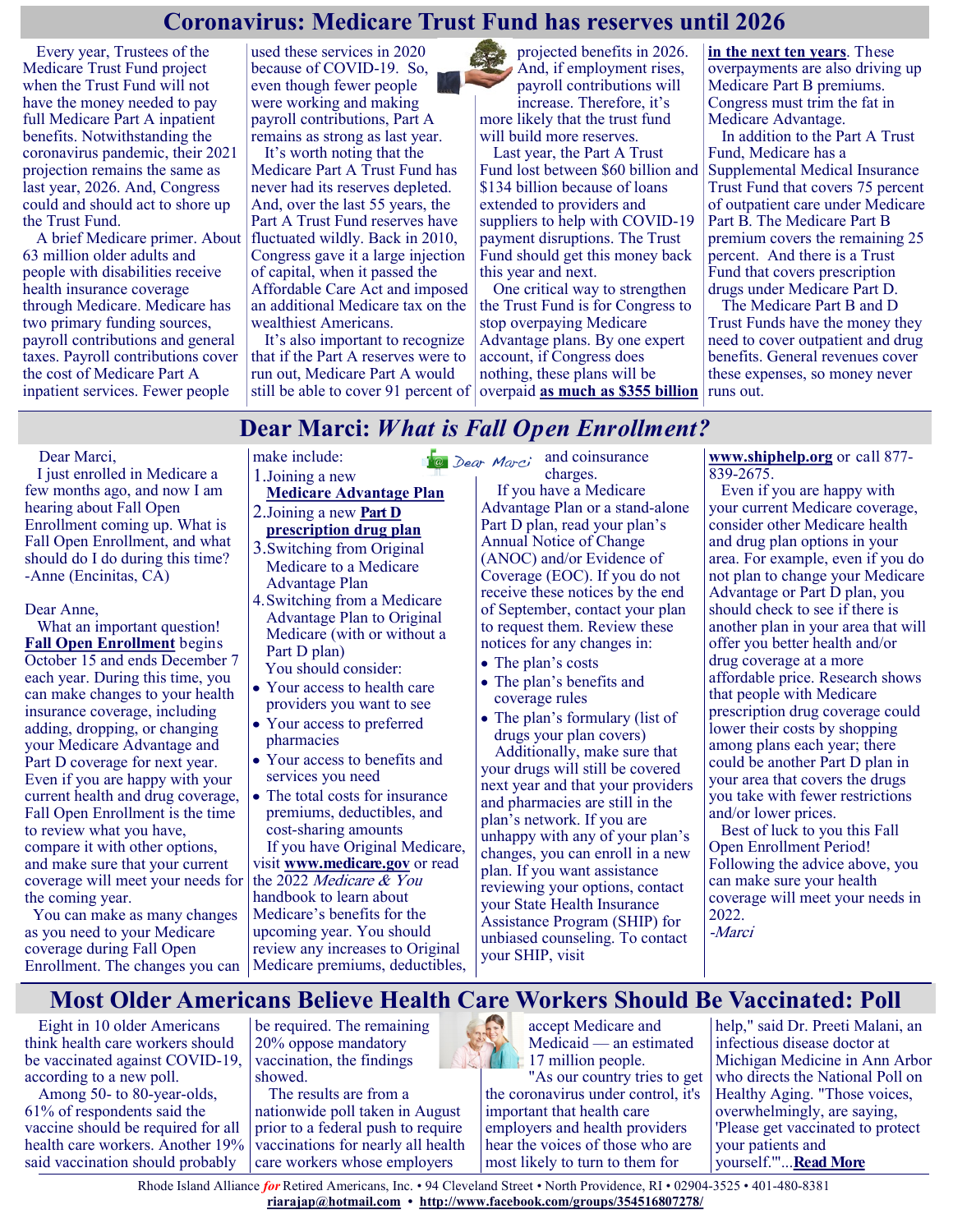# **RI ARA HealthLink Wellness News** Fractific Link Wellness



# **Time Is Brain: Mobile Stroke Units Reduce Disability**

Every second counts after having a stroke, and rapidresponse mobile stroke units can start clot-busting drugs quickly, potentially staving off lasting damage, new research finds.

Mobile stroke units are special ambulances equipped with imaging equipment and staffed by experts who can diagnose and said study author Dr. James treat strokes in the moments before arriving at the hospital. Typically, people who may have had a stroke must wait until they get to an emergency room for evaluation and treatment, which can cost valuable time.

In this study, people who were treated on a mobile stroke unit had lower levels of disability three months after their stroke, compared with folks who received treatment when they got to the ER.

**"**Bringing stroke treatment to the patient using a mobile stroke unit … results in more patients getting treated, faster treatment,

and most importantly better outcomes, such as less paralysis, loss of speech or intellect,

which results in less disability from the stroke compared to standard management where treatment is not started until after emergency department arrival," Grotta.

Grotta is director of stroke research at the Clinical Institute for Research and Innovation at Memorial Hermann-Texas Medical Center in Houston and founder and director of the Houston Mobile Stroke Unit Consortium.

The study showed that for every 100 people who have a stroke and get treated in a mobile unit, 27 will have less disability and 11 more will completely recover, Grotta said.

**More than a half-hour saved** The study also found a 36 minute shorter median time from



stroke onset to start of treatment (72 minutes versus 108 minutes).

And after three months, 55% of the mobile unit patients had returned to normal activities versus 44% of standard emergency-care patients.

Ischemic strokes are the most common type of stroke. They occur when a blood clot cuts off blood supply to the brain. A clotbusting drug, tissue plasminogen activator (tPA), is extremely effective at preventing lasting disability such as paralysis or speech issues following a stroke, but only if it is given within 4.5 hours of stroke onset, and the sooner, the better.

The study began in 2014 with the launch of the UTHealth Mobile Stroke Unit in Houston and ran through 2020. It included more than 1,500 patients and was expanded to six cities. Overall, 1,047 people were deemed eligible to receive

tPA. Of these, 617 received care on the mobile unit.

People treated on the mobile unit were more likely to receive this drug in the critical first hour after a stroke. Up to 70% of people who are treated with tPA in the first hour will recover without any lasting damage, Grotta said.

Time is brain, he added.

"Brain cells die within minutes when deprived of blood and the oxygen that blood carries," Grotta said. "Getting the artery open as fast as possible is the key to successful treatment."

The cost of running one of these units is a consideration. A mobile stroke unit costs about \$1 million to buy and about \$500,000 a year to operate, Grotta said. "It's expensive, but it saves lives and money to the health care system by reducing the need for long-term disability care," he said….**[Read More](https://consumer.healthday.com/9-9-time-is-brain-mobile-stroke-units-cut-long-term-disability-study-finds-2654894576.html)**

# **Could Cheaper, Over-the-Counter Hearing Aids Finally Be Here?**

Until now, folks suffering from hearing loss typically have had to fork out thousands of dollars for a device that could be adjusted only by a professional audiologist.

No wonder that only onequarter of the nearly 29 million U.S. adults who could benefit from a hearing aid have actually tried one, according to the U.S. **[National Institutes of](https://www.nidcd.nih.gov/health/statistics/quick-statistics-hearing)  [Health](https://www.nidcd.nih.gov/health/statistics/quick-statistics-hearing)**.

Less costly high-tech, over-the -counter hearing devices are being developed, and some have even arrived on the market from companies like the speaker manufacturer Bose.

But these newer and more affordable options exist in a medical gray area, as hearing experts and federal regulators grapple with the problems posed by a class of devices that could be purchased without **[seeing a](https://consumer.healthday.com/b-3-2-most-older-americans-need-hearing-checks-but-arent-getting-them-2650794222.html)  [doctor for a hearing test](https://consumer.healthday.com/b-3-2-most-older-americans-need-hearing-checks-but-arent-getting-them-2650794222.html)**.

A 2017 law requires the U.S. Food and Drug Administration to establish a category of over-

the-counter hearing aids, as well as the standards for them. The FDA missed its August 2020 deadline to propose those new rules, blaming the COVID-19 pandemic for the delay.

But the wait for consumers might be over soon: President Joe Biden has ordered the agency to finish its draft rules by November.

"We are waiting for the FDA to come forward with guidelines that we think should be released very soon, that would guide over -the-counter requirements and labeling," said Angela Shoup, president of the American Academy of Audiology. "That would then determine what manufacturers would be able to move forward with."

The FDA itself has muddied the waters by allowing companies like Bose to move ahead with devices that appear to fit this new but yet undefined mid-range category.

In 2018, the FDA approved a

sale to consumers, based on clinical trial evidence showing that people

themselves could fit it as well as could a professional audiologist. The Bose device costs \$850,

compared with the \$2,000 to \$8,000 cost of buying and getting fitted for a pair of standard hearing aids.

An Illinois company, Lexie Hearing, has started selling its own \$799 hearing aids direct to consumers online and through Walgreens drug stores in five Southern and Western states.

These newer devices are meant to fill a large gap in the hearing aid market, which now offers people two options either go through the pricey process of getting fitted with a full-fledged hearing aid, or spend much less on a gadget called a personal sound amplification product (PSAP).

**Who's diagnosing?** PSAPs generally cost less than \$500, and Amazon sells some

Bose hearing aid for direct for as low as \$60. But experts warn that you get what you pay for — PSAPs will amplify all the sound around you, but they don't allow for other adjustments to account for distortion or loss of hearing at different pitches.

"There's not really a lot of customization outside of maybe turning a volume control up and down," said Hope Lanter, lead audiologist at Hear.com, a Netherlands-based online hearing aid retailer. "An amplifier makes everything this much louder. It's not necessarily shaping the sound to the person's hearing loss, but just making everything louder. When you do that, it may actually create more distortion or more of a magnification of the problem."

In comparison to PSAPs, the Bose and Lexie devices both allow consumers to make adjustments themselves using a smartphone app, with options for both volume and specific frequencies….**[Read More](https://consumer.healthday.com/8-18-why-is-fda-stalling-on-sale-of-cheaper-sleeker-hearing-aids-2654599025.html)**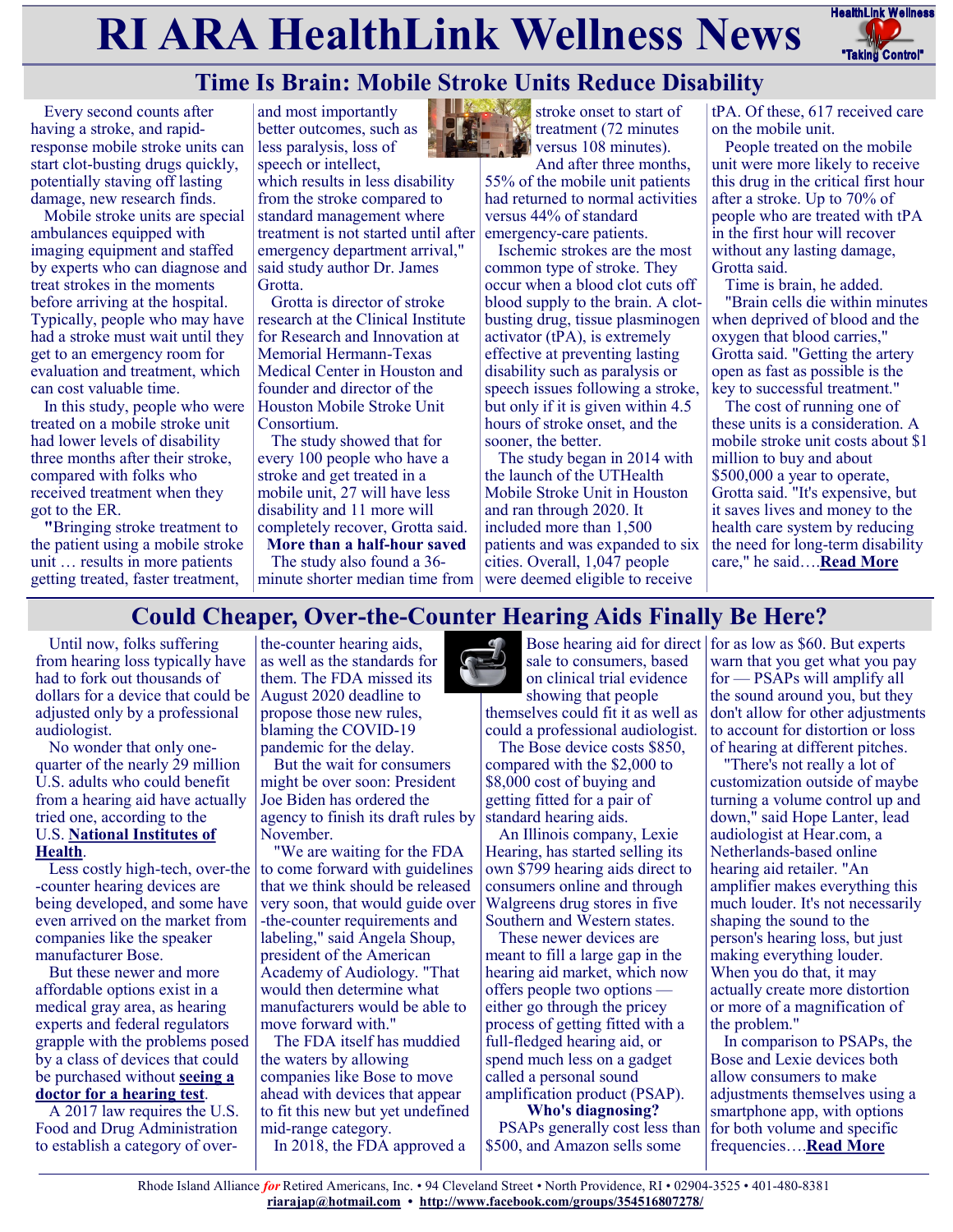# **ECMO Life Support Is a Last Resort for Covid, and in Short Supply in South**

Hospital discharge day for Phoua Yang was more like a pep rally.

On her way rolling out of TriStar Centennial Medical Center in Nashville, Tennessee, she teared up as streamers and confetti rained down on her. Nurses chanted her name as they wheeled her out of the hospital for the first time since she arrived in February with covid-19, barely able to breathe.

The 38-year-old mother is living proof of the power of ECMO — a method of oxygenating a patient's blood outside the body, then pumping it back in. Her story helps explain why a shortage of trained staff

members who can run the machines that perform this **[extracorporeal](https://www.ucsfhealth.org/treatments/extracorporeal-membrane-oxygenation)  [membrane](https://www.ucsfhealth.org/treatments/extracorporeal-membrane-oxygenation)** 

**[oxygenation](https://www.ucsfhealth.org/treatments/extracorporeal-membrane-oxygenation)** has become such a pinch point as covid hospitalizations surge.

"One hundred forty-six days is a long time," Yang said of the time she spent on the ECMO machine. "It's been like a forever journey with me."

For nearly five months, Yang had blood pumping out a hole in her neck and running through the rolling ECMO cart by her bed.

ECMO is the highest level of life support — beyond a ventilator, which pumps oxygen via a tube through the windpipe, down into the lungs. The ECMO

The general warning



basically functions as a heart and lungs outside the body.

The process, more often used before the pandemic for organ transplant candidates, is not a treatment. But it buys time for the lungs of covid patients to heal. Often they've been on a ventilator for a while. Even when it's working well, a ventilator can have its own side effects after prolonged use — including nerve damage or damage to the lung itself through excessive air pressure.

Doctors often describe ECMO as a way to let the lungs "rest" especially useful when even

ventilation isn't fully oxygenating a patient's blood.

Many more people could benefit from ECMO than are receiving it, which has made for a messy triaging of treatment that could escalate in the coming weeks as the delta variant surges across the South and in rural communities with low vaccination rates.

The ECMO logjam primarily stems from just how many people it takes to care for each patient. A one-on-one nurse is required, 24 hours a day. The **[staff](https://www.npr.org/2021/08/10/1026577164/hospitals-face-a-shortage-of-nurses-as-covid-cases-soar)  [shortages](https://www.npr.org/2021/08/10/1026577164/hospitals-face-a-shortage-of-nurses-as-covid-cases-soar)** that many hospitals in hot zones are facing compound the problem….**[Read More](https://khn.org/news/article/ecmo-life-support-is-a-last-resort-for-covid-and-in-short-supply-in-south/)**

# **Could You Help Prevent a Suicide? Know the Warning Signs**

(HealthDay News) -- Knowing the warning signs of suicide can save a life, experts say.

Suicide is the 10th leading overall cause of death in the United States, and number two among people between the ages of 10 and 34.

Most suicides result from depression. It can cause someone to feel worthless, hopeless and a burden on others, making suicide falsely appear to be a solution, according to the **[U.S. National](https://www.nimh.nih.gov/health/statistics/suicide?ref=hackernoon.com)  [Institute of Mental Health](https://www.nimh.nih.gov/health/statistics/suicide?ref=hackernoon.com)**.

"Suicide risk is very hard to predict," said Dr. Paul Nestadt. He's an assistant professor of psychiatry and behavioral sciences at the Johns Hopkins University School of Medicine, in Baltimore. "Even seasoned experts are hard pressed to accurately determine the risk."

signs may include a change in usual activities; isolation; losing interest in people and activities that previously brought joy; new or increased use of drugs or alcohol; unintentional weight loss or low energy; negative self-talk; and suicidal thoughts, Nestadt said in a Hopkins news release.

More than 15,000 people under the age of 34 died by suicide in 2019 in the United States, according to the U.S. **[Centers](https://www.cdc.gov/suicide/index.html)  [for Disease Control and](https://www.cdc.gov/suicide/index.html)  [Prevention](https://www.cdc.gov/suicide/index.html)**.

Dr. John Campo is director of the division of child and adolescent psychiatry at Johns Hopkins School of Medicine. He said, "Pandemic or no pandemic, suicide kills way more kids than

infectious diseases every year, including during the COVID-19 pandemic. Even if we

take the pandemic off the table, we've been asleep to the risk of suicide to kids."

Nestadt and Campo acknowledged that suicide is hard to discuss, but they explained that talking about it openly and honestly can help save a life.

Nestadt said, "If you are concerned about someone having suicidal thoughts, it is appropriate to ask 'Are you having thoughts that life is not worth living?' or 'Are you thinking about suicide?' These questions will not 'plant the idea' or otherwise increase the risk of suicide, but they are good ways to tell if someone may be at

risk." **Here are some ways you can help a loved one:**

- Offer help and support and encourage them to get care.
- Limit access to weapons. Guns should be locked away or removed from the house. Even small barriers can be lifesaving.
- Reach out for help when struggling. Be honest and trust your support system.
- If you think your child might be at risk, talk with his or her pediatrician or mental health professional.
- If you or a loved one is in crisis, call the National Suicide Prevention Lifeline at 800-273 -8255. It's available 24 hours a day, seven days a week, and all calls are confidential.

# **President Biden and House Democrats Unveil Plan To Lower Drug Prices**

Last week President Biden's administration unveiled its plan to lower prescription drug prices that includes a number of aggressive proposals but that are basically the same proposals that Democrats have pushed for years, many of which Democrats in Congress are currently working on to include in upcoming legislation. The plan would allow Medicare to negotiate drug prices with manufacturers, a longstanding pledge from Biden, Democratic

lawmakers, and every Democratic presidential candidate in 2020. It also would limit yearly price increases, allow the importation of drugs from Canada, and place a cap on outof-pocket spending for Medicare beneficiaries

House Democrats unveiled a range of health care measures to be included in their coming \$3.5 trillion package, including provisions to lower prescription drug prices and expand Medicaid



Commerce Committee includes legislation to allow the Secretary of Health and Human Services to negotiate lower drug prices, known as H.R. 3.

Separately, the House Ways and Means Committee Means Committee approved the largest expansion of Medicare since the addition of drug benefits two decades ago.

The bill would provide seniors with vision benefits in 2022, hearing benefits in 2023 and some dental benefits by 2028. Progressives are pushing for an earlier start to the dental benefits and that the government increase its share of the cost, which ramps up to 50% by 2032.

Democrats have delayed the start of the program in part because of its cost and an agreement to limit the overall spending in the bill to \$3.5 trillion.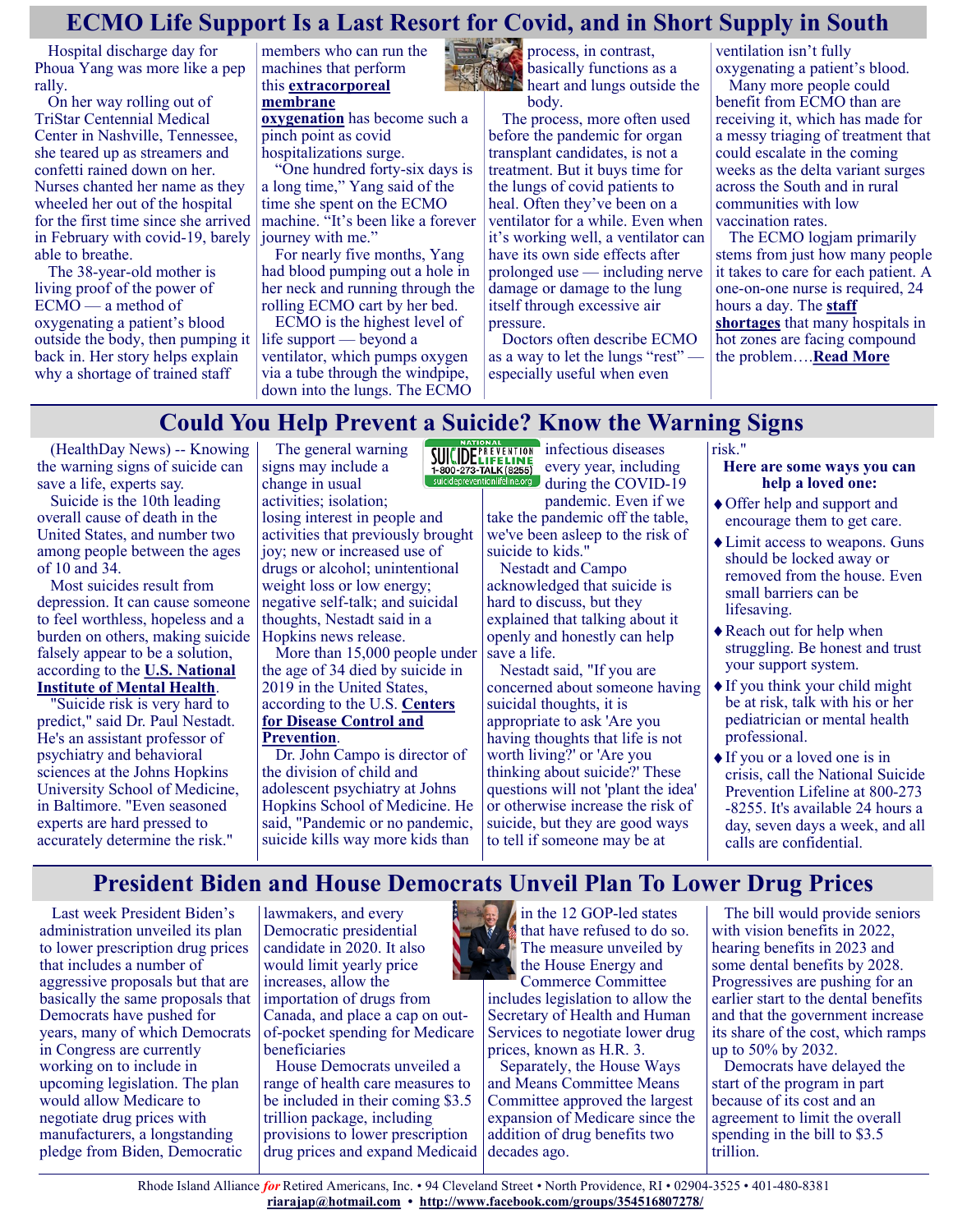### **What to know about recovering from shingles**

Shingles is a viral infection caused by the reactivation of the varicella-zoster virus (VZV), the same virus that causes chickenpox. It results in an itchy, painful blistering rash that lasts for 3–5 weeks in most cases.

**[Shingles](https://www.medicalnewstoday.com/articles/154912)** is a viral infection that affects roughly **[1 in](https://www.cdc.gov/shingles/surveillance.html)  [3Trusted Source](https://www.cdc.gov/shingles/surveillance.html)** people in the United States. While it can happen to anyone who previously had **[chickenpox](https://www.medicalnewstoday.com/articles/239450.php)**, it is more common in older people and immunocompromised individuals.

After a person recovers from chickenpox, the virus remains

As you age, it is normal to notice changes in your vision. A few common changes for older

• Losing the ability to see up

 $\triangle$  Having trouble distinguishing colors, such as blue from

• Needing more time to adjust to changing levels of light These problems are often easily corrected. Glasses, contact lenses, and improved lighting may help and enable you to maintain your lifestyle and

Your risk for some eye

adults include:

close

black

independence.

dormant in nerves within the body. Reactivation of the virus causes itchy, painful, blistering rashes on a strip of skin supplied by the affected nerve. It can happen anywhere in the body but usually affects one side of the face or torso. Usually, a person will only develop shingles once in their life, but shingles can **reactivate [several times](https://www.medicalnewstoday.com/articles/recurrent-shingles)** in some

people.

Shingles typically follows a pattern as the rash progresses, blisters, crusts over, then begins to clear. Most cases of shingles last for **[3–5 weeks](https://www.nia.nih.gov/health/shingles#how2)**.

possible by getting regular eye exams so any problems can be

**What can you do to protect your vision?** Have your eyes checked regularly by an eye care professional — either an ophthalmologist or optometrist. Finding and treating any problems early can help protect your vision and prevent vision loss. Make a list of your questions and concerns to share

as you grow older, and some eye changes are more serious. Keep your eyes as healthy as

spotted early.



how quickly a person may recover from shingles, and what treatments can help

speed up the recovery process. **How quickly can a person** 

### **cure shingles?**

In most cases, the time from when symptoms first appear to when the skin clears can take about 3–5 weeks. However, in some cases, people may recover in roughly **[2 weeksTrusted](https://www.cdc.gov/shingles/about/symptoms.html)  [Source](https://www.cdc.gov/shingles/about/symptoms.html)**

Rashes typically appear between **[1–5 days](https://www.nia.nih.gov/health/shingles#how2)** after the initial symptoms of **[tingling](https://www.medicalnewstoday.com/articles/326062)**, **[numbness](https://www.medicalnewstoday.com/articles/326062)**, and **[burning pain](https://www.medicalnewstoday.com/articles/321885)**.

Then, it takes about 7–10 days for the blisters to dry up and crust over and a few more weeks for the scabs to clear up.

Taking antiviral medications, such as **[acyclovir,](https://dailymed.nlm.nih.gov/dailymed/drugInfo.cfm?setid=0910335b-6796-459f-b97e-d7ef5439a060) [valacyclovir](https://dailymed.nlm.nih.gov/dailymed/drugInfo.cfm?setid=fa2f4056-3503-419d-a1eb-0f2474a61948)**, and **[famciclovir](https://dailymed.nlm.nih.gov/dailymed/drugInfo.cfm?setid=08c58224-5920-4853-8c59-ec5fbb66c2f6)**, can help treat shingles and **[shorten the](https://www.cdc.gov/shingles/about/treatment.html)  [lengthTrusted Source](https://www.cdc.gov/shingles/about/treatment.html)** and severity of the illness. These drugs can help speed up skin healing, reduce pain, and reduce potential complications. They are most effective if a person starts taking them as soon as possible after the rash appears....**[Read](https://www.medicalnewstoday.com/articles/can-you-cure-shingles-in-3-days#treatments)  [More](https://www.medicalnewstoday.com/articles/can-you-cure-shingles-in-3-days#treatments)**

**Aging and Your Eyes**

Some can affect your eyes.

Normal changes in the aging eye usually do not harm your vision. However, sometimes they can be signs of a more serious problem. For example, your eyes may leak tears. This can happen with light sensitivity, wind, or temperature changes. Sunglasses and eye drops may help. Sometimes, leaking tears may be a symptom of [dry eye](https://www.nei.nih.gov/learn-about-eye-health/eye-conditions-and-diseases/dry-eye) or sign of an infection or blocked tear duct. Your eye care professional can treat these problems.

Many people don't notice any signs or symptoms in the early

eye exam performed by an eye care professional is the only way to find some common eye diseases while they're easier to treat — and before they cause vision loss. Everyone over age 50 should have a dilated eye exam every year or as recommended by your eye care professional, even if you have good vision and don't wear contacts or glasses. After age 60, you should get a dilated eye exam every year or two. Most people with diabetes or high blood pressure need to get a dilated exam at least once a year...**[Read More](https://www.nia.nih.gov/health/aging-and-your-eyes)**

#### diseases and conditions increases with the doctor. Tell them which medications you are taking. stages of eye diseases. A dilated

### **Could Traffic Noise Raise Your Odds for Dementia?**

Rhode Island Alliance *for* Retired Americans, Inc. • 94 Cleveland Street • North Providence, RI • 02904-3525 • 401-480-8381 **[riarajap@hotmail.com](mailto:riarajap@hotmail.com) • [http://www.facebook.com/groups/354516807278/](https://www.facebook.com/groups/354516807278/)**

(HealthDay News) -- It's more than just an annoyance: Longterm exposure to traffic and train noise may increase the risk of dementia and Alzheimer's disease, Danish researchers report.

The study authors said that more than 1,200 of Denmark's nearly 8,500 cases of dementia in 2017 may have resulted from exposure to noise, which means that reducing traffic noise might help prevent the thinking, memory and behavior problems associated with this condition.

The study, published online Sept. 8 in *The BMJ*, doesn't prove noise causes dementia or Alzheimer's, only that there appears to be a link.

"Expanding our knowledge on the harmful effects of noise on

health is essential for setting priorities and implementing effective policies and public health strategies focused on the prevention and control of diseases, including dementia," the researchers said in a journal news release.

Prior studies have linked transportation noise to coronary heart disease, obesity and diabetes, said study author Manuella Lech Cantuaria, assistant professor at The Maersk McKinney Moller Institute, University of Southern Denmark, Odense, Denmark, and colleagues.

If the new findings are confirmed in future studies, the researchers said they could have a large effect on estimation of the

**burden** of disease and health care costs attributed to transportation noise.

> For this study, the investigators compared long-term residential exposure to road traffic and train noise with dementia risk among 2 million Danes over 60 years of age.

> The team combed national health registers to find cases of dementia and Alzheimer's disease, vascular dementia and Parkinson's disease-related dementia over an average of nearly nine years. Between 2004 and 2017, more than 103,000 new cases of dementia were identified.

After taking into account other factors related to residents and their neighborhoods, the researchers found that a 10-year

average exposure to road and railway noise increased the odds of dementia. There was a general pattern of higher risk with higher noise exposure.

The study authors reported that road and railway noise were linked with a 27% higher risk of Alzheimer's disease. Only road noise, however, was tied with an increased risk of vascular dementia.

The researchers said these associations might owe to the release of stress hormones and sleep disturbance, leading to coronary artery disease, and changes in the immune system and inflammation, which are seen at the start of dementia and Alzheimer's disease.

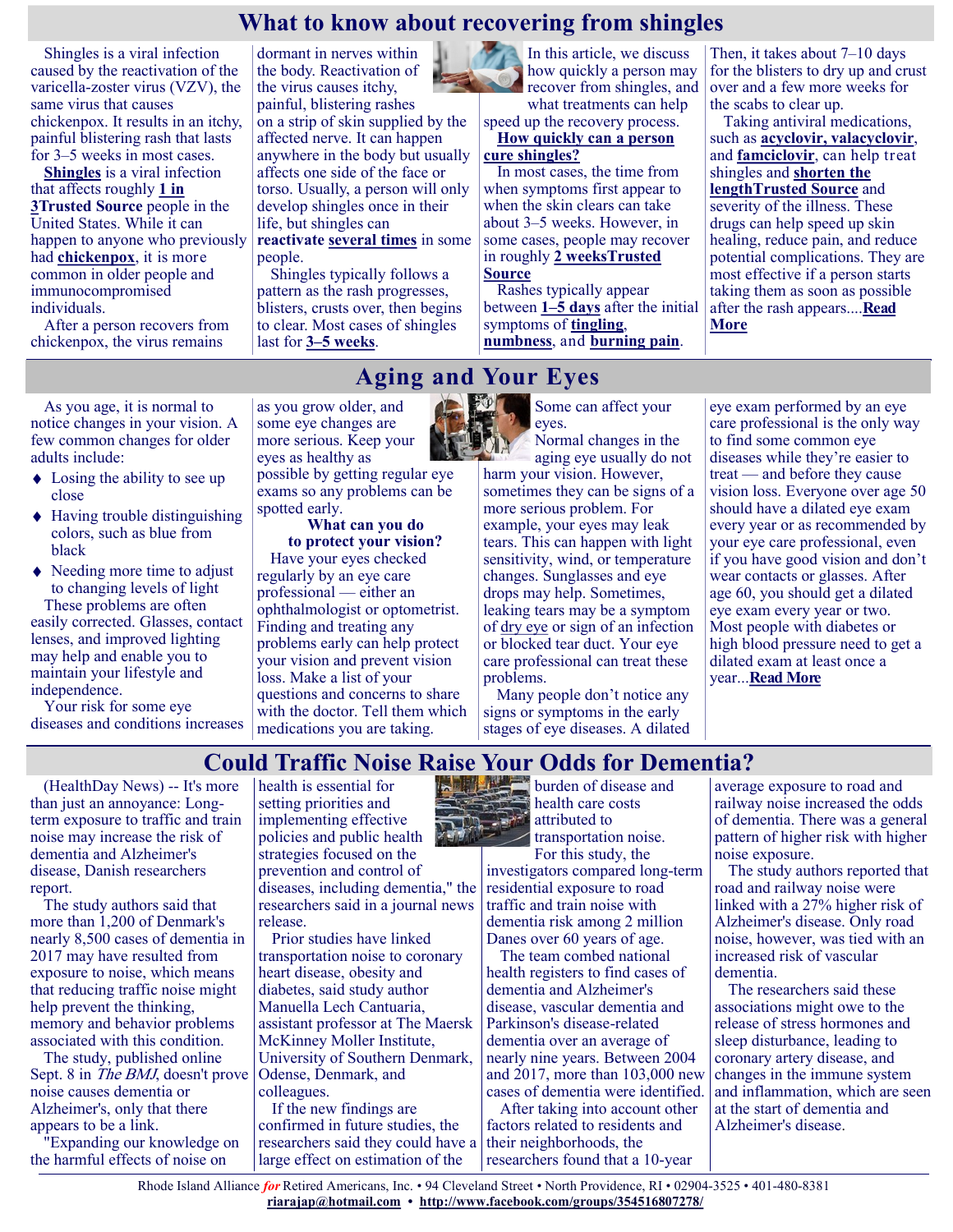## **Is Your Workplace an Asthma Trigger?**

Workers, take heed: Your place of work can help bring on or exacerbate asthma, a new study suggests.

Common workplace triggers include poor ventilation and moldy air conditioning systems, cleaning products and even the toner used in printers, the researchers said. Employees with asthma caused by the office environment often quit, the researchers said, especially if employers don't do anything to correct the problems.

"All patients with asthma should have work-related causes considered at the point of diagnosis," said study leader Dr. Christopher Huntley.

Adjustments, such as reducing or removing exposure to the trigger, can ensure workers will continue employment, he noted.

"If there is an occupational cause to the asthma, removal from this exposure will help to improve the patient's symptoms and likely help maintain their employment in the long term,"

Huntley said. For the study, his team at University Hospitals Birmingham NHS Foundation Trust in the United Kingdom studied cases of 47 office workers with occupational asthma.

Their **[findings](https://k4.ersnet.org/prod/v2/Front/Program/Session?e=262&session=13568)** were presented Monday at an online meeting of the European Respiratory Society. Findings presented at meetings are considered preliminary until published in a peer-reviewed journal.

The small study identified three key causes of occupational asthma. First, triggers found inside the office, such as mold, printer toner, floor tile adhesive and cleaning products. Second, triggers from the ventilation system, including mold in air conditioning and ventilation shafts installed incorrectly. And third, triggers from the surrounding environment, including nearby workshops, paint and vehicle fumes. If employers didn't make

adjustments to support workers

100 times more likely to quit, the study found. According to Dr. Meredith McCormack, a medical spokeswoman for the American Lung Association, "Workexacerbated asthma is common and should be suspected when being in the workplace is associated with symptoms such as wheezing, coughing and chest tightness. Other symptoms may include runny nose, watery eyes or throat irritation."

with occupational asthma, employees were

So what should you do if asthma symptoms arise at work?

First, talk with your physician, said Dr. John Raimo, chair of medicine at Long Island Jewish Forest Hills, in New York City.

Next, try to pinpoint the cause of your symptoms.

"It can help to keep a log of their symptoms detailing where they were and what they were doing at the time," Raimo said. "People should specifically look for times of improvement in

symptoms during days off or on vacation. Since the time to develop symptoms after workplace exposure can vary greatly, occupational asthma should be considered in all patients with adult-onset asthma or in any patient that notes clear improvement during days off."

Finally, talk things over with your boss.

"Often changes can be made by employers to remove or limit exposures to [asthma] triggers," Raimo said.

McCormack agreed, noting that "workers are entitled to accommodations from their employers."

Changes that can be made include removing the source of exposure, such as eliminating mold and remediating sources of moisture that contribute to mold; changing to less irritating substances; and using masks or personal protective equipment.

"Changing assignments or location of the workplace may be a solution in some cases," McCormack added.

# **Average COVID Hospitalization Is 150 Times More Expensive Than Vaccination**

(Healthy Day News) While the cost of administering COVID-19 vaccines is nominal – and free to consumers in the United States – the cost of paying for hospitalizations for people who've contracted the virus is dramatically higher.

The average financial cost of hospitalization for a COVID-19 patient insured by Medicare - at  $$21,752 - is about 145 times the$ reimbursement Medicare pays for vaccinating one person, CNN reported. The news agency analyzed billing documents from government health insurers Medicare and Medicaid.

9.2-day stay, CNN noted. When someone's condition requires a ventilator and longer hospitalization (an average of about 17 days), bills to Medicare

rise to an average of \$49,441, more than 300 times the cost of one person's vaccination. "We know the pathway to end

this pandemic," U.S. Surgeon General Dr. Vivek Murthy told CNN. "That's getting vaccinated."

While the average eligible American can get their COVID-19 vaccine for free, Medicare reimburses providers who administer the shots – \$40 for each dose and \$35 for each time



the provider administers a dose in the Medicare patient's home or group

living setting. That's true for both of the existing two-dose mRNA vaccines, Moderna and Pfizer/BioNTech.

In June and July alone, more than 100,000 unvaccinated people were hospitalized with preventable COVID-19 cases, according to a Kaiser Family Foundation analysis. That means the United States paid more than \$2 billion to care for those unvaccinated patients, if their care was estimated at costing roughly \$20,000 each, CNN said. Currently, about 102,000 COVID-19 patients are

hospitalized in the United States, including 25,800 in intensive care unit beds, according to U.S. Department of Health and Human Services data.

The federal government continues to urge people to get vaccinated. About 53% of all Americans are fully vaccinated, according to the U.S. Centers for Disease Control and Prevention, but children younger than age 12 are not yet eligible for a vaccine. Overall, this means that about 27% of the American population now eligible for vaccination have not yet gotten their shots, CNN said.

That \$21,752 is for an average

## **Most Alzheimer's Patients Wouldn't Have Qualified for Controversial Drug's Trial**

U.S. approval of the Alzheimer's drug Aduhelm is already mired in controversy. Now a new study finds that most Alzheimer's patients could not have taken part in clinical trials that led to the green light. In June, the U.S. Food and

Drug Administration gave

accelerated approval to Aduhelm (aducanumab) for treating patients with mild cognitive impairment or mild dementia from Alzheimer's disease.

The decision quickly came under fire because of the Biogen drug's high price -- \$56,000 a



about possible collaboration between regulators and the drug's

maker.

Now, this new study points to other limitations.

The phase 3 trials of the drug showed an increased risk of

certain adverse vascular events. Although the trials excluded elderly patients, those with certain chronic diseases and those using blood thinners, the FDA approved use of the drug in these patient populations without noting any precautions….**[Read](https://consumer.healthday.com/b-9-14-most-alzheimer-s-patients-wouldn-t-have-qualified-for-aducanumab-drug-trials-study-2654966444.html)  [More](https://consumer.healthday.com/b-9-14-most-alzheimer-s-patients-wouldn-t-have-qualified-for-aducanumab-drug-trials-study-2654966444.html)**